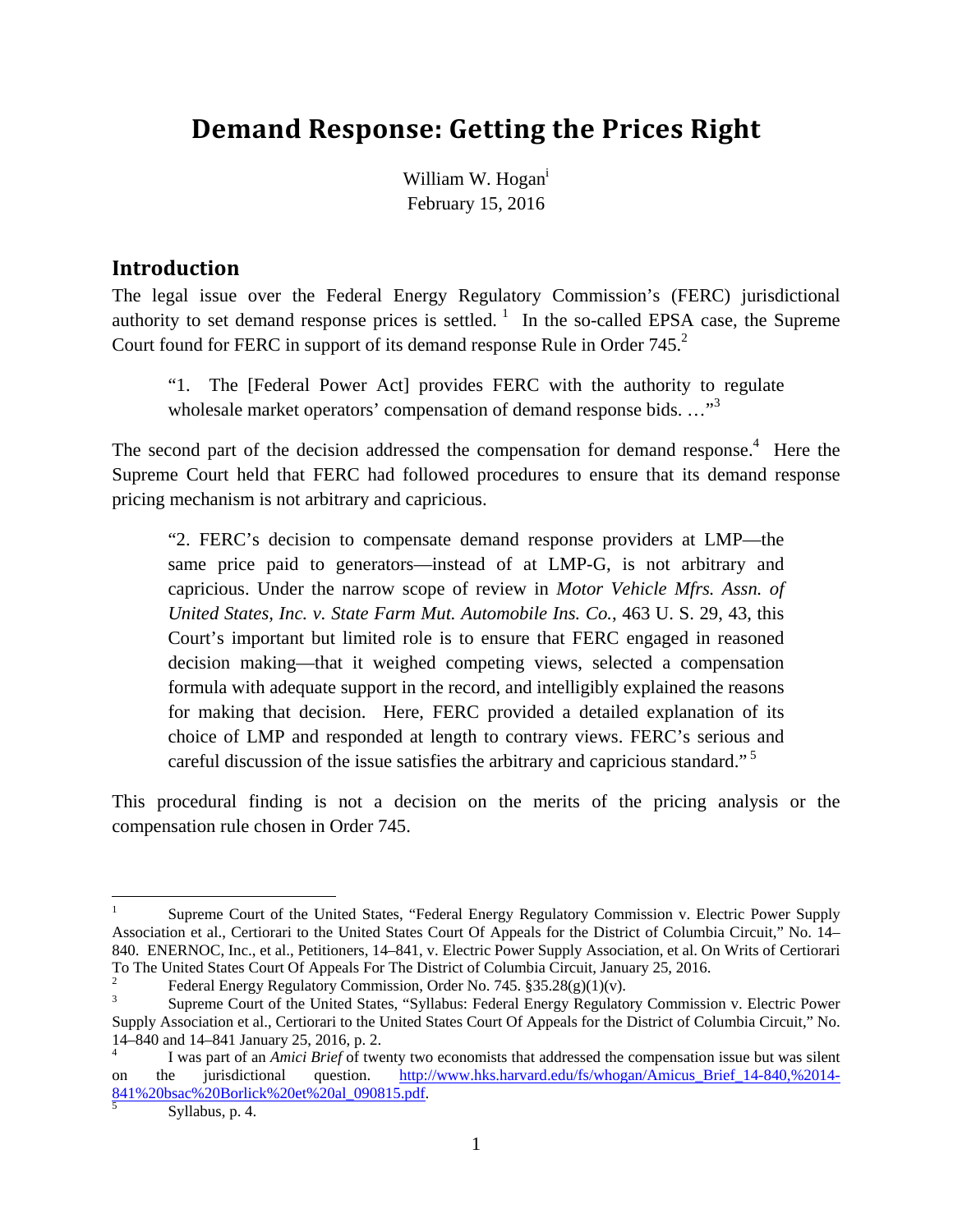"In reviewing that decision, we may not substitute our own judgment for that of the Commission. The "scope of review under the 'arbitrary and capricious' standard is narrow." … A court is not to ask whether a regulatory decision is the best one possible or even whether it is better than the alternatives. Rather, the court must uphold a rule if the agency has "examine[d] the relevant [considerations] and articulate[d] a satisfactory explanation for its action[,] including a rational connection between the facts found and the choice made." Ibid. (internal quotation marks omitted). And nowhere is that more true than in a technical area like electricity rate design: '[W]e afford great deference to the Commission in its rate decisions.'"<sup>6</sup>

Hence, the Court found that FERC's approach met the procedural standards. The Court did not make a finding about the merits of the FERC pricing rule. If FERC made a mistake on the merits, the Court decision allows FERC to change the pricing rule.

FERC made a mistake. FERC should change the pricing rule.

## **Demand Response Economics**

The Order 745 demand response compensation mechanism calls for paying the Locational Marginal Price (LMP). The issue here is about the efficiency and incentives of this pricing rule.

The demand response pricing question is not about the importance of demand participation in electricity markets. The lack of adequate demand participation has been a continuing problem, and greater demand participation is widely recognized as even more important given the changing nature of both the need and capability for flexibility in the electricity system.

This is not about subsidizing demand response in order to counteract other defects in the electricity market. The predominant argument has been that the FERC "LMP" pricing rule is the efficient market pricing rule because it treats demand response "negawatts" the same as supply megawatts.<sup>7</sup> By contrast, a subsidy argument would take us in another direction, and has not been the declared basis of FERC's reasoning. Were FERC to justify demand response pricing on the basis of a need for subsidies, both the Supreme Court case and the present discussion would be very different.

This should not be about minimizing the short-term energy price paid by loads. It should be about the efficiency of prices in reflecting costs, which is not the same as minimizing price to loads.

 $\frac{1}{6}$ Decision, p. 30.

<sup>7</sup> This is an old argument, around since the introduction of the "negawatt" concept. See the economists' *Amici Brief*.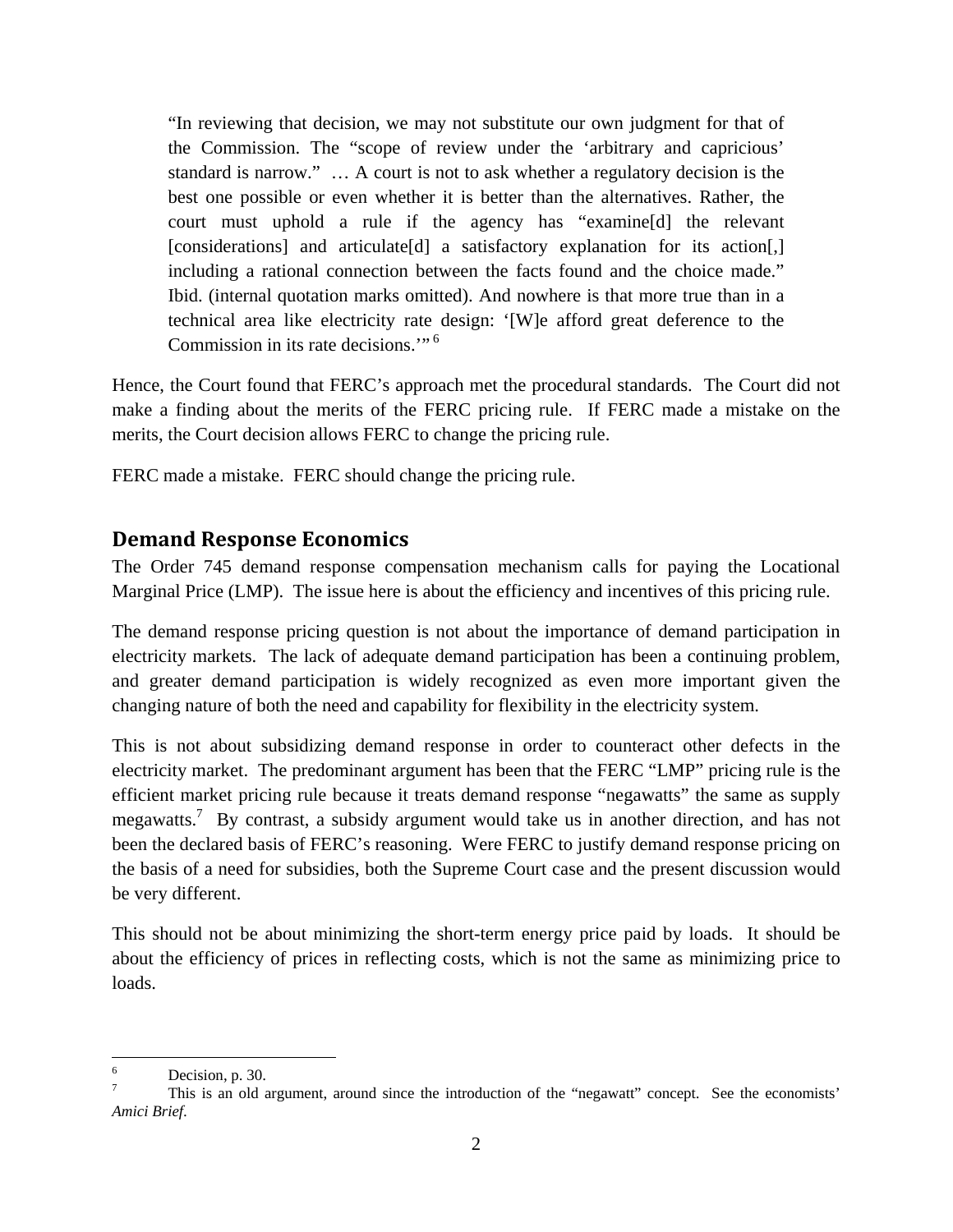This is not about forward contracts and resale of electricity purchased in advance. For any forward contract where the buyer pays in advance for the power, resale by the buyer at the time of delivery should be priced at the prevailing market price. In the context of the present discussion, this would be the LMP. The FERC argument on the economics would be consistent with customer demand viewed as a forward purchase contract, which is paid for, but then the demand responder decides in real-time to sell back the contract and not consume the energy. Then the proper price for the transaction would be the LMP market price. No dispute here.

But the actual definition under the model of "negawatt" demand response is closer to interpreting the customer as having an option to purchase to satisfy demand with the strike price in the option set at the retail price: if you exercise the option and consume you pay the retail price, but if you don't exercise the option, and don't consume, you don't pay the retail price. As always with other options, the market value of the option is the difference between the market price of the product and the strike price of the option. Think of the analogy to stock options. If the stock market price is \$50 and you have an option to buy the stock at \$30, then the value of the option is \$20. In the parlance of the Order 745 discussion, the strike price is treated as "G" and the market value of the demand response is "LMP-G."

But the mandate in Order 745 is to pay "LMP" not "LMP-G."

Another way to think about the "negawatt" model is "reselling something I haven't purchased." As in: "I was thinking about subscribing to Public Utilities Fortnightly, but I decided not to; please send me a check." This is quite different from "I paid for my subscription but decided to cancel; please send me a check."

There are many examples of perverse incentives created by the demand response compensation at LMP. For instance, distributed generation built just before the customer meter would be worth much less than the same plant built just after the customer meter. Even setting aside the (related) perverse incentives of retail net-metering, you should build you next generator on the customer side of the meter; you could use the generator output without changing your actual consumption; you would not be seen as buying from the grid so you would save the LMP; and you would be credited for a "negawatt" and be paid the LMP again! This is the double payment problem. Obviously this creates a lot of room to install even inefficient generation that would only be profitable on the customer side of the meter. On its face, this is discriminatory, and will create expanding opportunities for mischief.

FERC will be driven to adopting more, and more complicated, rules to prevent market participants from going where the perverse incentives lead them. The case of the demand response net-benefits test in Order 745 is but one example.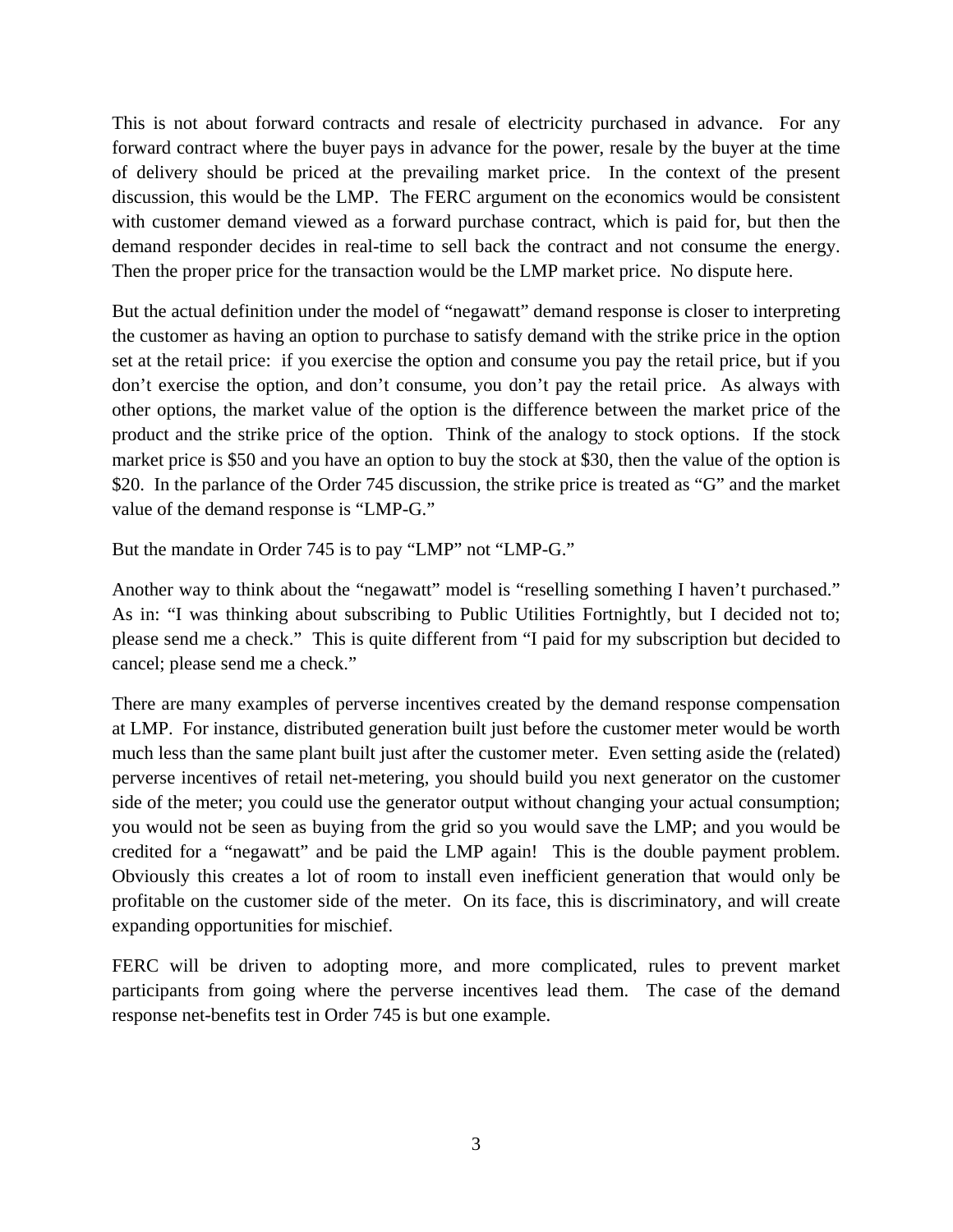## **Demand Response Net‐Benefits**

 $\overline{a}$ 

Under Order 745, the demand response net benefits test limits accepting demand response offers to ensure that the extra cost paid for the reduced demand is balanced by at least as large a reduction in the energy price in the short-term market.

The mere existence of the net benefits test in Order 745 is a tip-off that something is amiss. With efficient pricing that gets the incentives right, there would be no need for such a test. The Court decision refers to this as part of the balancing act of dealing with the effects of the demand response pricing rule. Here we should accept the Court's argument that judging the substance of the issue is outside both its mandate and expertise.

This is a basic point about efficiency of prices and markets.

The money to pay for demand response has to come from somewhere, and it comes precisely from the wholesale generators as a group (this is the point of the net benefits test). Demand response will reduce short-term energy market prices, allowing the mandate to collect the extra demand response costs from the remaining loads without increasing the apparent average shortterm price to those loads. Hence, we see the rule operating as a regulation to further induce supply-side price suppression.

Low energy prices on the supply side is recognized as the "missing money" problem that precipitated regulations creating capacity markets in many regions. The FERC LMP demand response compensation mechanism, by design and necessity, will add to the missing money problem. This will show up later in a corresponding increase in long-term capacity payments that are socialized across all loads. Hence, short-term prices for loads will appear the same, short-term prices for generators will decrease, and the inefficient increase in total costs will be paid by all loads through the capacity markets.

The industry and notably FERC are fighting against practices, policies and regulations which distort prices in the spot-market and create such collateral damage.<sup>8</sup> But the pricing rule in Order 745 institutionalizes just this kind of price manipulation. Now that the distracting jurisdictional dispute is settled, FERC should fix the demand response compensation mistake and get the prices right.<sup>9</sup>

<sup>8</sup> Federal Energy Regulatory Commission, "Price Formation in Energy and Ancillary Services Markets Operated by Regional Transmission Organizations and Independent System Operators," Docket No. AD14- 14-000, Order Directing Reports, November 20, 2015.

<sup>9</sup> It would not be hard to do. We could look to the unbundling and billing approach that assigns equivalent energy purchase through the load serving entity. This is the essence of the approach used in California before issuance of Order 745.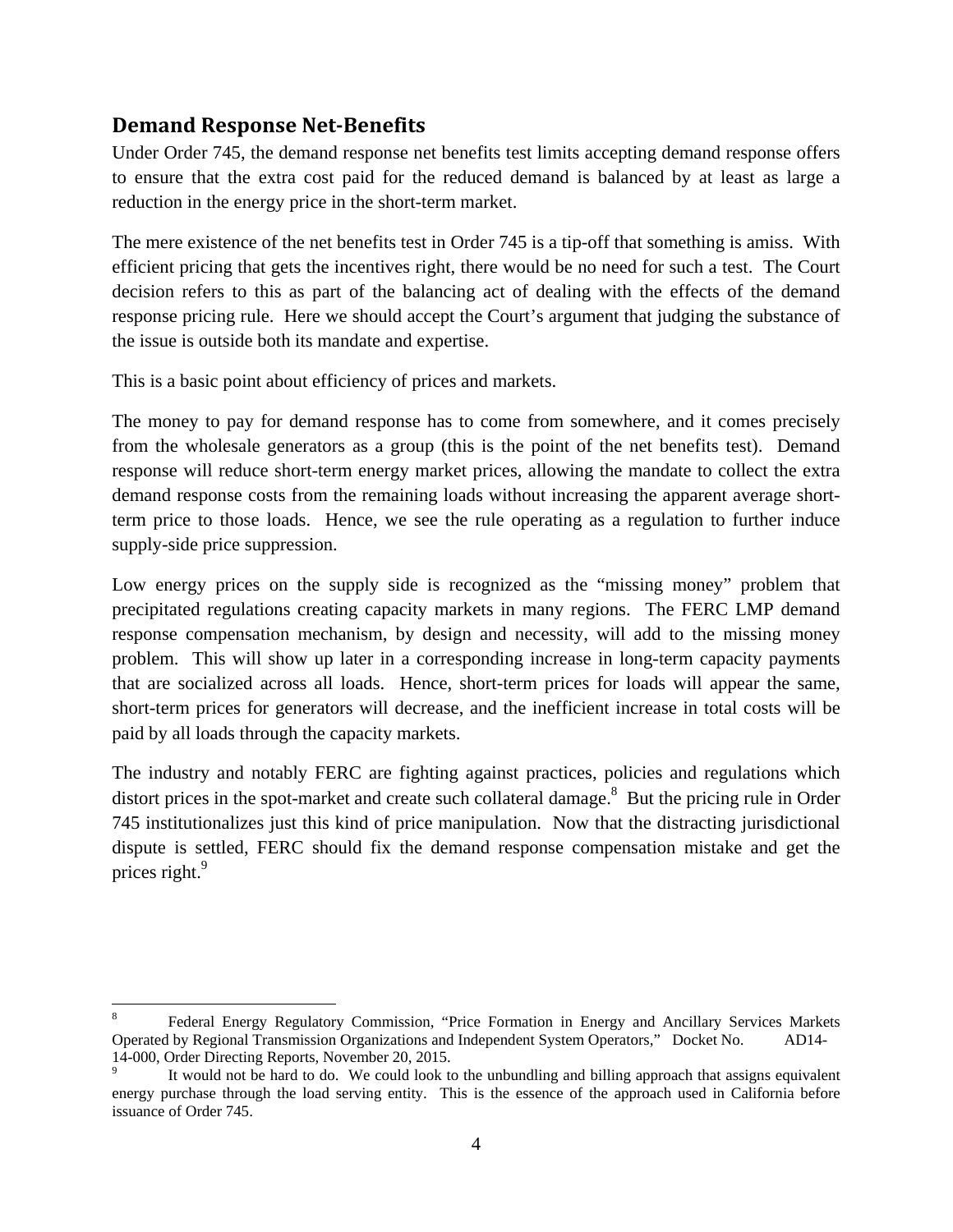#### **Conclusion**

The decision by the Supreme Court clears away the jurisdictional underbrush that complicated all discussion of demand response. Improved participation by demand is important, even essentially, as we consider the immediate demands of electricity markets and the growing challenges in transforming to a cleaner energy system. Achieving these public policy goals will require innovation and fundamental changes in operations. Success depends in part on sending the right signals to market participants in making a vast array of investment and operating choices. Good markets depend on good prices. The demand response pricing rule in Order 745 creates perverse incentives and works in the direction of more regulation to hamper innovation and counteract the incentives the rule creates. There is a better way. Given the mandate explained by the Court, FERC should act now to get the prices right.

<sup>|&</sup>lt;br>i William W. Hogan is the Raymond Plank Professor of Global Energy Policy, John F. Kennedy School of Government, Harvard University. This paper draws on research for the Harvard Electricity Policy Group and for the Harvard-Japan Project on Energy and the Environment. The author is or has been a consultant on electric market reform and transmission issues for Allegheny Electric Global Market, American Electric Power, American National Power, Aquila, Atlantic Wind Connection, Australian Gas Light Company, Avista Corporation, Avista Utilities, Avista Energy, Barclays Bank PLC, Brazil Power Exchange Administrator (ASMAE), British National Grid Company, California Independent Energy Producers Association, California Independent System Operator, California Suppliers Group, Calpine Corporation, CAM Energy, Canadian Imperial Bank of Commerce, Centerpoint Energy, Central Maine Power Company, Chubu Electric Power Company, Citigroup, City Power Marketing LLC, Cobalt Capital Management LLC, Comision Reguladora De Energia (CRE, Mexico), Commonwealth Edison Company, COMPETE Coalition, Conectiv, Constellation Energy, Constellation Energy Commodities Group, Constellation Power Source, Coral Power, Credit First Suisse Boston, DC Energy, Detroit Edison Company, Deutsche Bank, Deutsche Bank Energy Trading LLC, Duquesne Light Company, Dyon LLC, Dynegy, Edison Electric Institute, Edison Mission Energy, Electricity Corporation of New Zealand, Electric Power Supply Association, El Paso Electric, Energy Endeavors LP, Exelon, Financial Marketers Coalition, FirstEnergy Corporation, FTI Consulting, GenOn Energy, GPU Inc. (and the Supporting Companies of PJM), GPU PowerNet Pty Ltd., GDF SUEZ Energy Resources NA, Great Bay Energy LLC, GWF Energy, Independent Energy Producers Assn, ISO New England, Koch Energy Trading, Inc., JP Morgan, LECG LLC, Luz del Sur, Maine Public Advocate, Maine Public Utilities Commission, Merrill Lynch, Midwest ISO, Mirant Corporation, MIT Grid Study, Monterey Enterprises LLC, MPS Merchant Services, Inc. (f/k/a Aquila Power Corporation), JP Morgan Ventures Energy Corp., Morgan Stanley Capital Group, Morrison & Foerster LLP, National Independent Energy Producers, New England Power Company, New York Independent System Operator, New York Power Pool, New York Utilities Collaborative, Niagara Mohawk Corporation, NRG Energy, Inc., Ontario Attorney General, Ontario IMO, Ontario Ministries of Energy and Infrastructure, Pepco, Pinpoint Power, PJM Office of Interconnection, PJM Power Provider (P3) Group, Powerex Corp., Powhatan Energy Fund LLC, PPL Corporation, PPL Montana LLC, PPL EnergyPlus LLC, Public Service Company of Colorado, Public Service Electric & Gas Company, Public Service New Mexico, PSEG Companies, Red Wolf Energy Trading, Reliant Energy, Rhode Island Public Utilities Commission, Round Rock Energy LP, San Diego Gas & Electric Company, Secretaría de Energía (SENER, Mexico), Sempra Energy, SESCO LLC, Shell Energy North America (U.S.) L.P., SPP, Texas Genco, Texas Utilities Co, Tokyo Electric Power Company, Toronto Dominion Bank, Transalta, TransAlta Energy Marketing (California), TransAlta Energy Marketing (U.S.) Inc., Transcanada, TransCanada Energy LTD., TransÉnergie, Transpower of